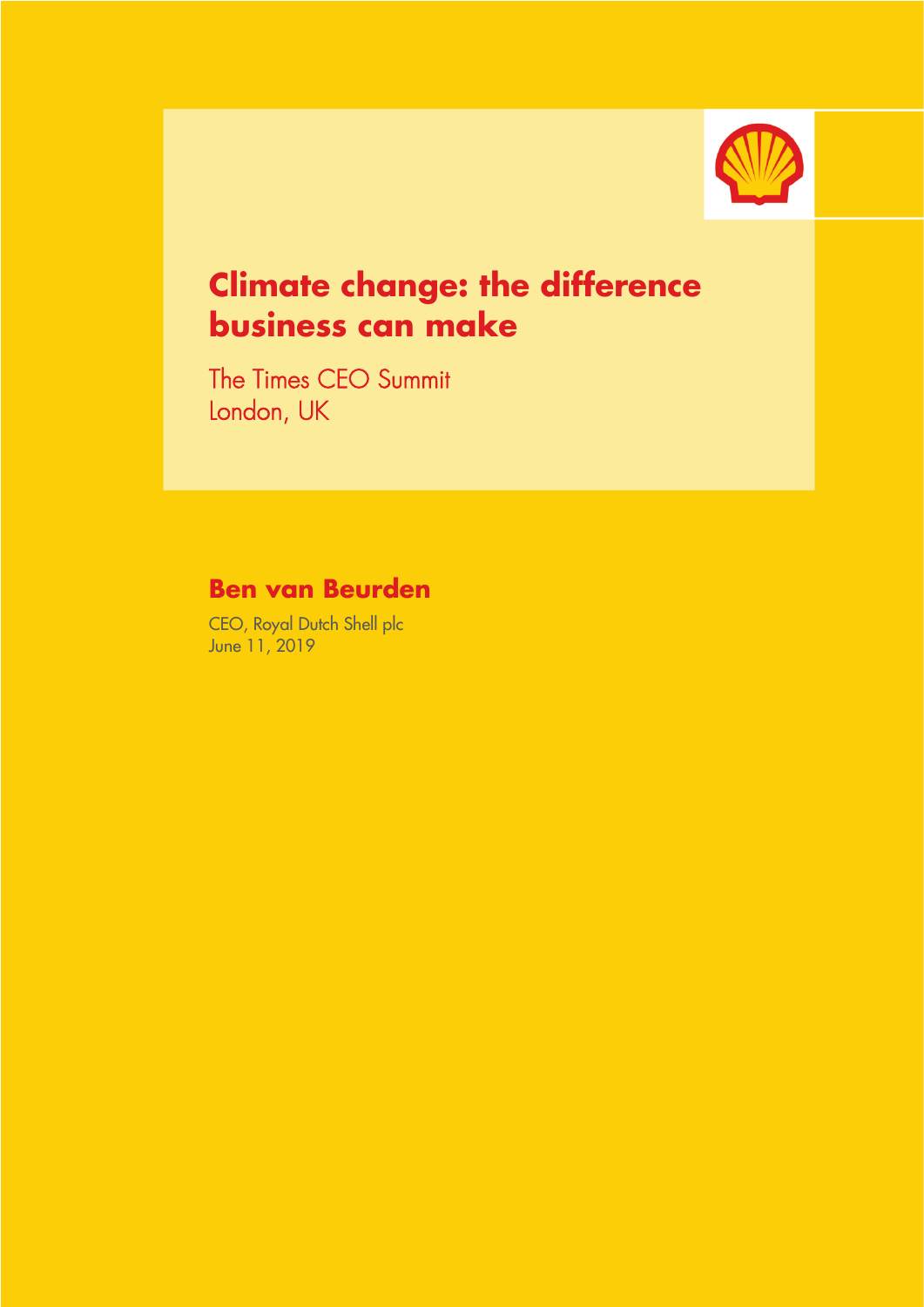

Ben van Beurden became Chief Executive Officer (CEO) with effect from January 1, 2014.

He joined Shell in 1983, after graduating with a Master's Degree in Chemical Engineering from Delft University of Technology in the Netherlands.

Ben's career in Shell spans both Upstream and Downstream activities. He has held a number of operational and commercial roles, including some 10 years in the LNG business, and a variety of positions in Downstream. He has been based in The Hague, Sudan, Malaysia, London and Houston.

In January 2005, he became Vice President, Manufacturing Excellence, based in Houston, USA. In this role he was responsible for standards in operational excellence and highperformance initiatives in refining and chemicals manufacturing.

In December 2006, he was appointed Executive Vice President, Chemicals, based in London, UK.

During his tenure in the role, Ben was appointed to the boards of a number of leading industry associations including the International Council of Chemicals Associations and the European Chemical Industry Council.

He is a visiting Professor of the International Studies Institute, the Party School of the Central Committee of the Chinese Communist Party, and a member of the Advisory Board of the School of Economics and Management Tsinghua University in Beijing (both since 2015).

From January to September 2013, he was Downstream Director and had regional responsibility for Europe and Turkey. He has been a member of the Executive Committee since January 2013.

Ben, a Dutch citizen, is married and has three daughters and a son.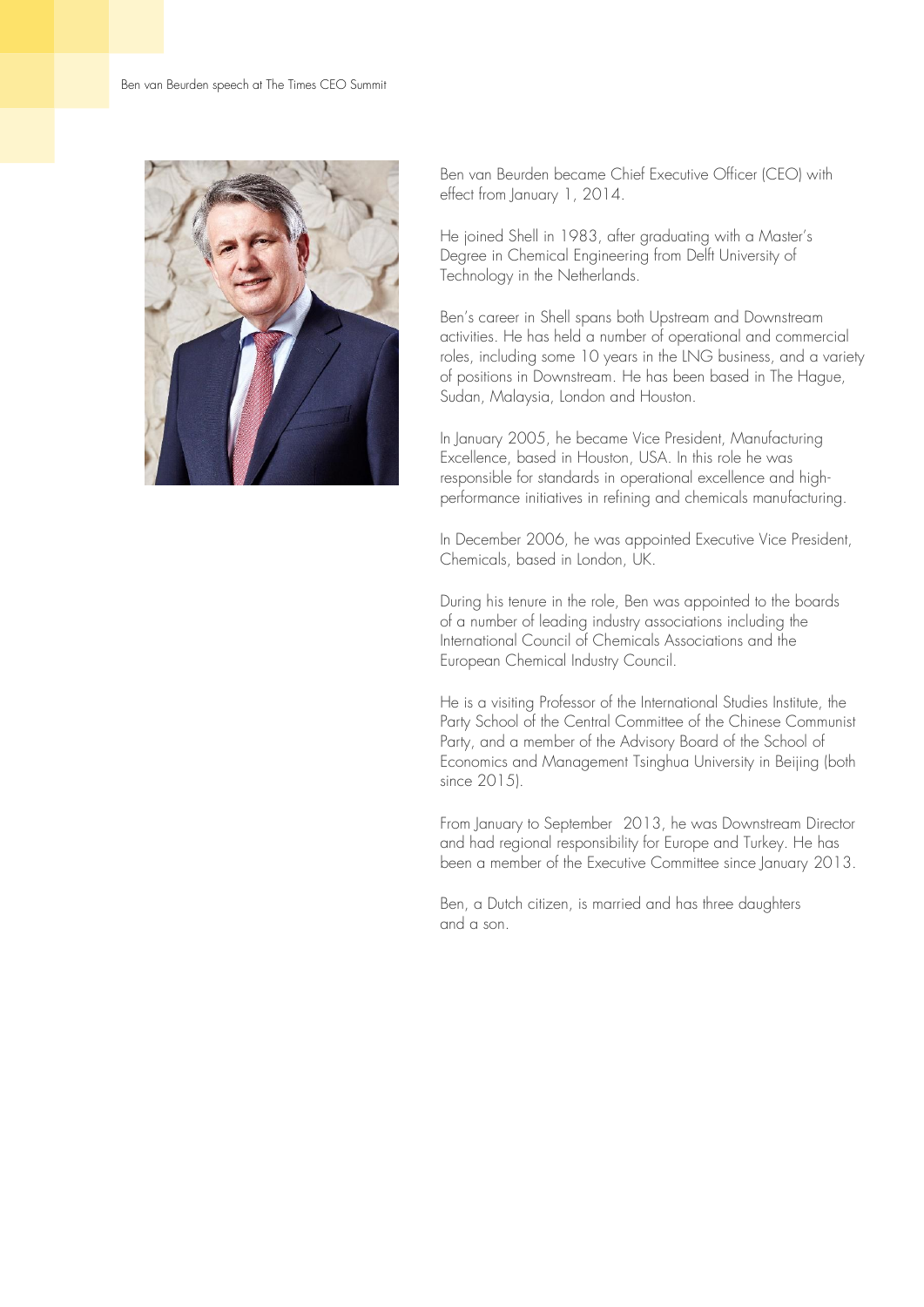Climate change is, in large part, about the way energy is used: the use of energy products causes the majority of the world's greenhouse gas emissions. So changing the mix of energy products in the energy system is essential to address climate change. In this speech, Ben van Beurden appeals for help achieving this, because making that shift is not just a question of supply but of demand too.

#### Ladies and gentlemen,

It is said only two things can stop a person from asking for help. An excess of pride. Or an excess of humility.

I am here to ask for your help. And I wish I could say that it was an excess of humility that has delayed this request.

In some ways I am not going to ask for anything new. Some of your companies already help us, as we help them. By working together. Finding ways forward that work for both sides. Creating something greater than the sum of our parts.

#### Ambition

But what I am going to ask for is a deepening of that approach. An expansion. An entirely different level of ambition.

Because I do not believe the world is moving fast enough to tackle climate change. But I do believe that action taken by business, working together, has the potential to change that.

And I truly believe acting now is in our interests, as business people.

The energy transition to a lower-carbon future is under way. Shell probably feels that dynamic more than most.

Maybe that is why it is me asking for help, even though I can see the way ahead has diversions and roadblocks that need to be navigated.

But my business, and your business, must find ways to thrive in this energy transition. And making sure our businesses are in harmony with the Paris Agreement is the best way of doing that. It is an essential investment.

So I am asking for your help to establish a form of action. Action that businesses can take. A difference we can make. As I say, this would be a significant expansion of work already being done.

The Oil and Gas Climate Initiative, a group of oil and gas companies dedicated to Paris, does great work enabling practical action on climate change. The Energy Transitions Commission as well.

And some of you will know about the UN Secretary General's climate initiative, due to report in September. It is striking in the way it is focused on getting business to step up their decarbonisation ambitions.

But all this will not be enough without some serious commitments to action.

#### Net zero emissions

The whole world must stop adding to the stock of greenhouse gases in the atmosphere. It must reach net zero emissions. Some say by 2070, others 2050. Some countries can go faster than others, and Shell has supported a letter calling for the UK to reach net zero emissions by 2050.

But whichever timeframe you pick I believe getting to net zero requires unprecedented, coordinated action across each sector.

Of course, climate change is, in large part, about the way energy is used. The use of energy products, like oil and gas and coal – for power, heating, cooling, industry, transport – causes the majority of the world's greenhouse gas emissions.

So changing the mix of energy products in the energy system is essential to address climate change. But making that shift is not just a question of supply, but of demand too.

"I do not believe the world is moving fast enough to tackle climate change. But I do believe that action taken by business, working together, has the potential to change that"

"Changing the mix of energy products in the energy system is essential to address climate change. But making that shift is not just a question of supply but of demand too"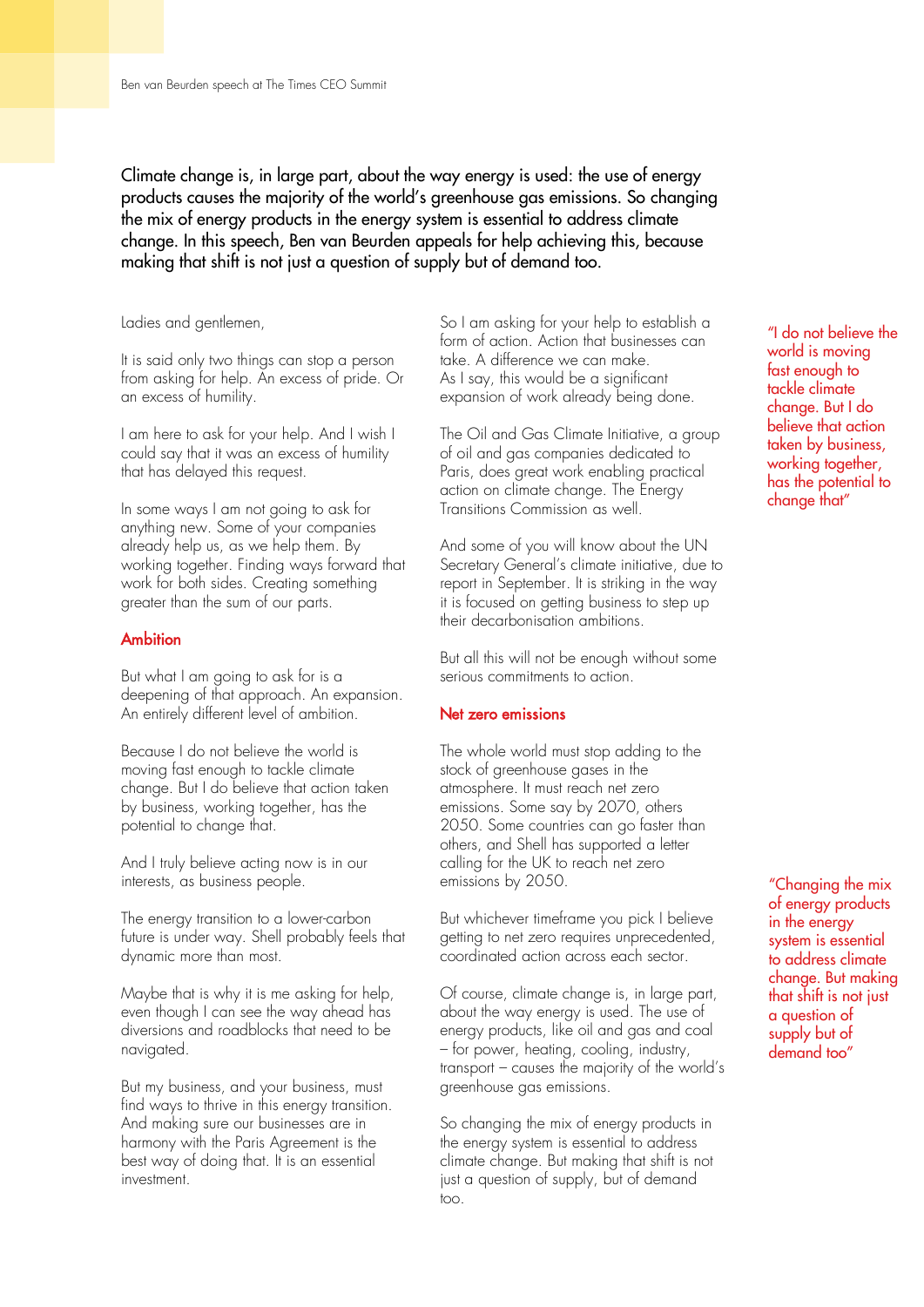A large part of demand comes down to individual consumer choices. And it is here that governments have a huge role. Regulation.

Consumer signals, like well-designed, wellbalanced taxes. Incentives, like electric car grants. Government-led carbon-pricing mechanisms to encourage low-carbon choices.

But governments need help. Paris needs help.

#### **Together**

That is why I believe companies that supply energy, like Shell, must work with the sectors that use energy. We must work together, supply and demand, to progressively decarbonise the energy use sectors.

And, because time is so short. I believe we will also need to learn by doing. Act and refine.

The process would have to start with the major businesses within specific energy-use sectors coming together with the energy industry. Coming together to work out how each sector needs to change to be fully in line with Paris.

Each sector is different, and some are highly fragmented, so the action needed will vary.

An office-based industry like accounting can largely decarbonise by switching to a renewable electricity supply, but that is not an answer for steel or cement. Textiles can move more quickly than chemicals. Electronics is one case, heavy freight another.

But all energy-use sectors need to be clear. They must get to net zero emissions. Every part must act to progressively lower its carbon intensity, until it hits zero. And this single carbon intensity measure can be used to track progress of companies and energyuse sectors across the entire global economy.

Realistically, this will have to start with a handful of big players in any given sector joining with energy companies with the determination to act towards net zero in that sector, and establishing a pathway to reaching it.

Whatever the pathway, there are three ways to make progress along it.

First, improve energy efficiency. Second, turn to lower-carbon energy products. Third, offset or store away emissions that cannot be avoided.

How these would be balanced and combined would be different for each sector and all sectors would need all three.

#### **Choice**

But that is not the end of the story. There is a fourth way forward, and I have touched on it already when I mentioned consumer choice.

The world must address consumption patterns. From consumers who choose to eat strawberries through the winter. To industries where the default could be recycling products, not making from scratch. And governments which embed decades of highcarbon consumption through decisions made on housing, transport and power.

An energy company cannot set consumption patterns on a national or global scale. It simply cannot. It can only try to help make the carbon intensity of that consumption as low as possible.

A company like Shell, on the supply side, can help by selling a mix of energy products with a lower carbon intensity, such as renewable power or hydrogen.

Shell has an ambition to cut the carbon intensity of the energy products we sell by around 50% by 2050. This is a rate of reduction consistent with Paris. And it means Shell will, over time, radically change our portfolio.

On the demand side there are other questions. What fuels can be used. How efficiently they are used. In powering transport for example. A hydrogen fuel dispenser, obviously, needs hydrogenpowered vehicles. And how light is the vehicle? How efficient the motor?

"Governments need help. Paris needs help"

"A hydrogen fuel dispenser, obviously, needs hydrogen-powered vehicles. And how light is the vehicle? How efficient the motor?"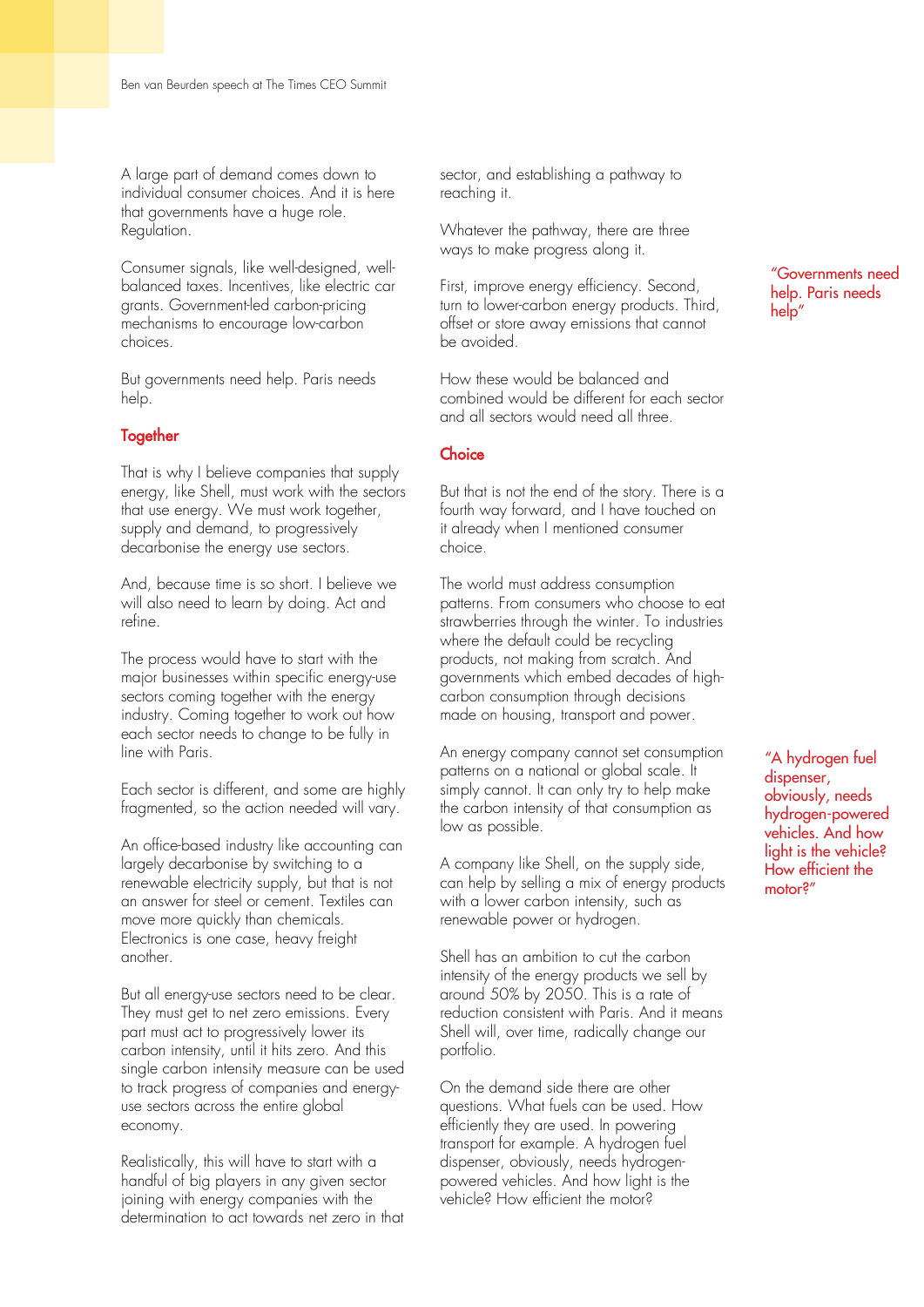#### **Opportunity**

And this is where I see an opportunity. Because I am certain that, by working together, these are areas where business can make a big difference.

Does that mean it will be easy? No. Stateowned enterprises, embedded practices, the need to allow countries to develop as others already have. There will be many challenges.

### **Coalition**

I am not standing here offering the answers but with the desire to work with others – with you – to try to find those answers. I know this can only succeed if Shell is one small part of a global climate coalition.

But I also know that the world must achieve the goal of the Paris Agreement. And if energy providers and energy users, supply and demand, do not take co-ordinated

action time will run out. Climate change will overtake us.

So I hope you feel able to help build this climate coalition. I hope you will contribute to working out how this might succeed in your sector. I hope we can, together, help establish real progress. Rapid progress.

I stand here today asking for your help. Not with pride. Not with humility. But in the knowledge that it is needed.

Because we have no alternative but action. No time but now. No plan but Paris.

Let's find a way, together, starting today.

Thank you.

"If energy providers and energy users, supply and demand, do not take co-ordinated action, time will run out. Climate change will overtake us"

For information about Shell, including downloadable versions of these speeches and other publications, please visit www.shell.com.

© Shell International Limited, 2019. Permission should be sought from Shell International before any part of this publication is reproduced, stored in a retrieval system, or transmitted by any other means. Agreement will normally be given, provided the source is acknowledged.